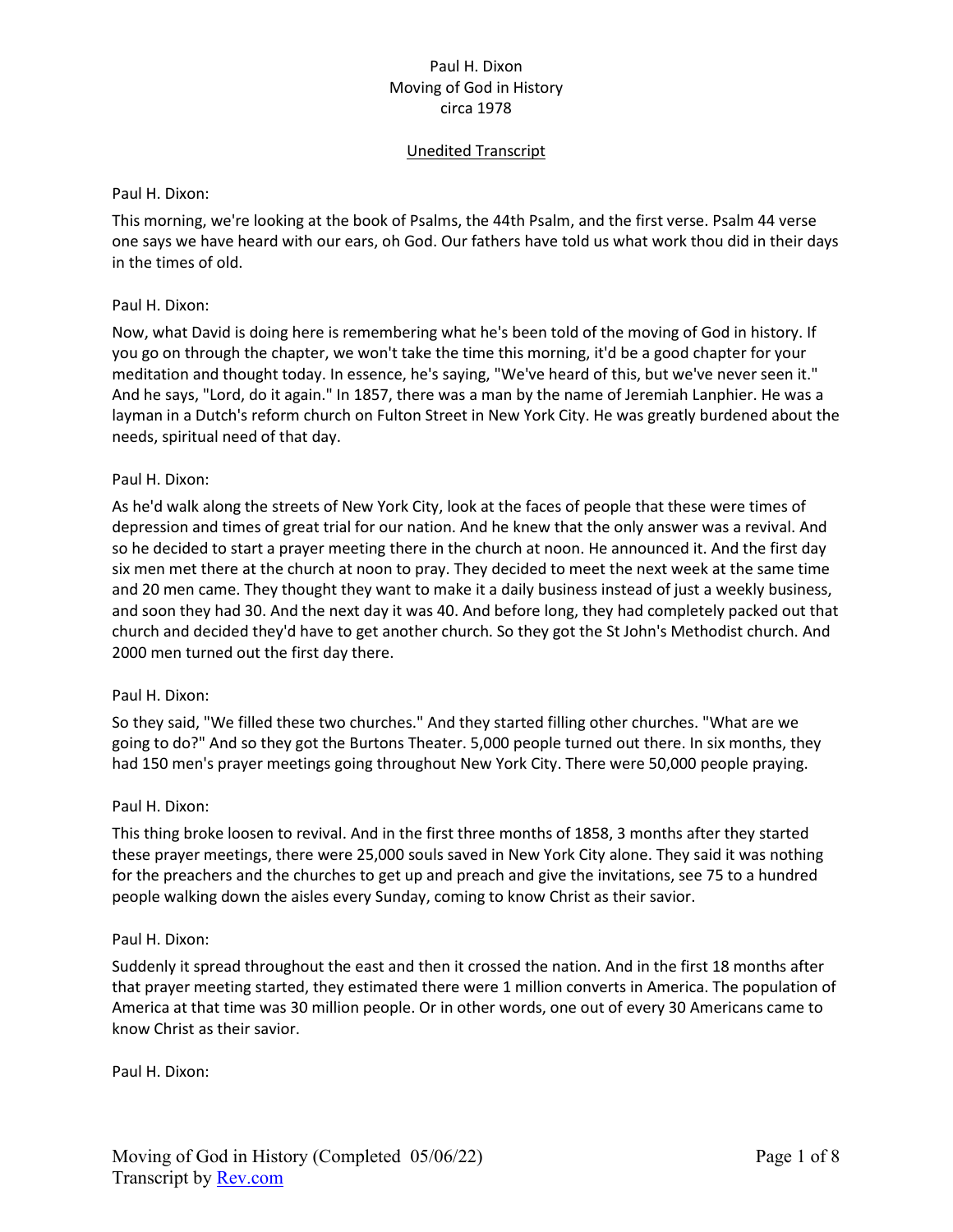Do you realize what that would mean if the same thing would happen today? We would've six or 7 million converts if that would start today in the next 18 months.

## Paul H. Dixon:

Now, David said, "We have heard with our ears, oh God. Our fathers have told us what worked though did in their days in the times of old." We've never seen anything like that. Every century in America, there has been a Great Awakening with the exception of the 20th century. There's been nothing in these 70 years that has come close to a Great Awakening in America. Now, God's been good to us and God's still working today. I just came from a thrilling meeting in Loraine, Ohio, and other evangelists and pastors and missionaries in the school were seeing God move and people are being saved. But I'm talking about something that will literally shake this nation to its very foundation. I mean, just move throughout the nation. We haven't had anything like this in this century.

## Paul H. Dixon:

Did you know that many of the Great Awakening started with young people? The famous Haystack Prayer Meeting was on one of our leading college campuses. This led to another one of the Great Awakenings in America. Modern day missionary movement came out of that Haystack Prayer Meeting. So I want us just to think together today as to what God would have for us this week and for many weeks and months and years to come.

## Paul H. Dixon:

As David considered history, lets us consider history this morning. And first of all, the experiences of old. He talked about what God had done in the days and in the times of old. I like history. I like to read about what happened in years, gone by. And I think the greatest history book we have is the word of God to see at least what God has done in history.

# Paul H. Dixon:

And I thrilled to look back and see God's people in bonded in the land of Egypt and then to see him and his might and power deliver these people from under the heel of the Pharaoh and the Egyptians, and then to see him take them and lead them by a fire at night and cloud by day, and then take them through the red sea and destroy the enemy behind them, take them in there to the wilderness and then give them water out of the rock, mana from heaven, cloth them, defeat their enemies, later to lead people across the Jordan River and get them into the land of Canan, where they're faced with giants. They have a giant wall that surrounds the city of Jericho and they walk around that wall and it comes down with the shall as again, the power of God is displayed. We see David as he goes out against the Goliath. There no match. And yet there's a smile on his face. There's confidence in his heart. He knows that victory is his.

#### Paul H. Dixon:

He has that stone in the sling and he lets it fly and the giant falls. And before long, his head is severed from his body. And David has come back with the victory because of the power of God. We go again and again, through the Bible, we find Daniel, we see him in the lions' den and come out with the victory. We see Shadrach, Meshach and Abednego in the furnace of fire and come out with the victory.

# Paul H. Dixon: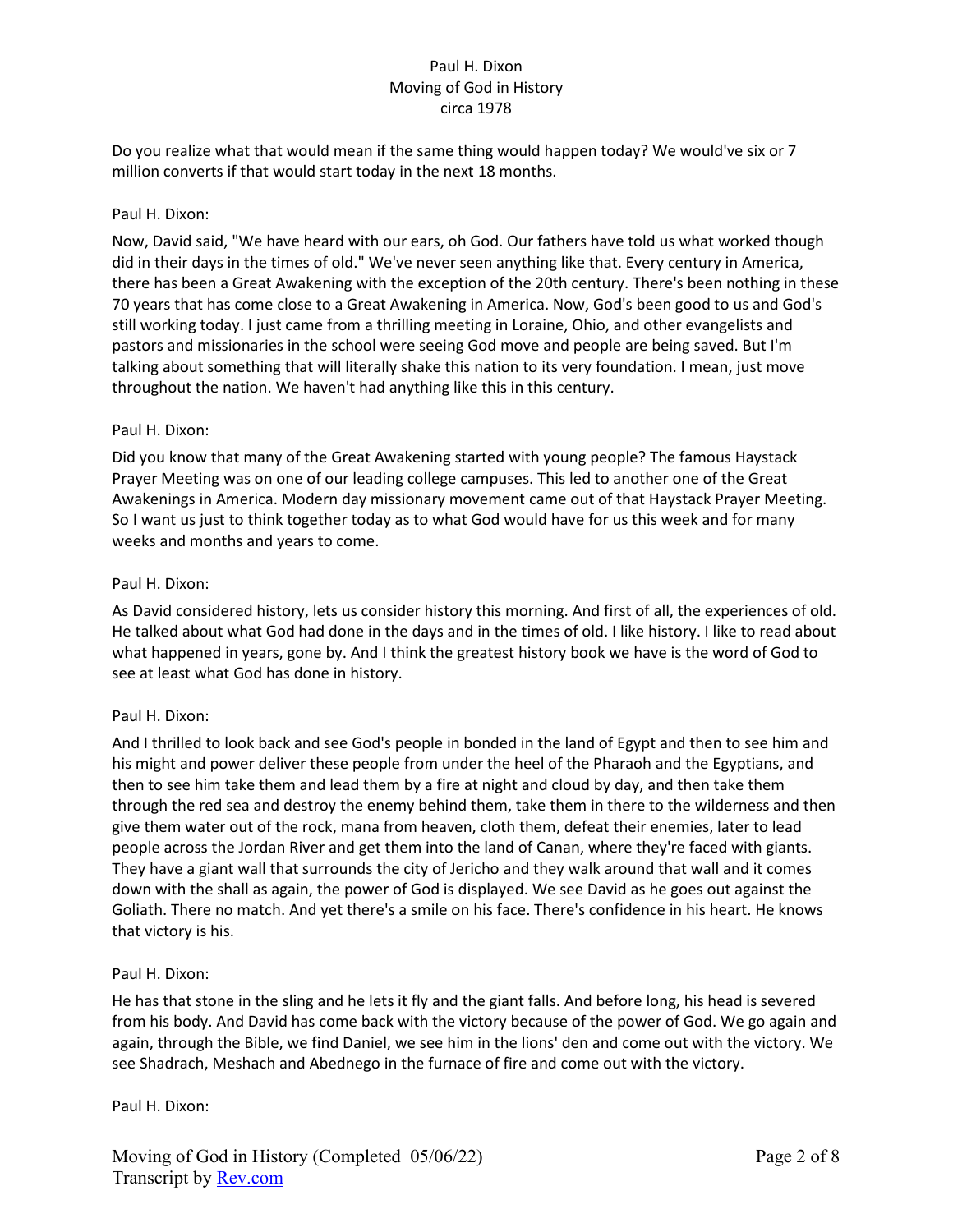We see Elijah there all [inaudible 00:07:12]. He's surrounded by a host of compromising Christians and many unbelievers and infidels. And he stands there by himself. No one, even for moral support and that rugged preacher, that fearless preacher stood up there, looked him in the eye and said, "How long halt you between two opinions?" If the Lord be God follow him. But if bail then follow him and the people answered him, not a word. So he then proceeded to demonstrate the power of God. As he calls down the fire from heaven. The Bullock is destroyed and consumed in the altar and the rocks and the dust and the water that had been poured upon it. And if I ever broke loose, we saw God work. And we go over into the new Testament.

## Paul H. Dixon:

I thrilled to read about Peter. Unlearned, ignorant fishermen, as he stands up before that multitude of people who said amen to the death of Jesus Christ. And he looks them in the eye and preaches unto them, that Jesus that they crucified and told Ali had died for their sins and that he arose from the dead and the people cried out, "What must we do?" When's the last time you were in a service? When the people gave the invitation. Not the preacher, but the people.

## Paul H. Dixon:

3000 souls came to Christ on that one day. Go on and see the apostle Paul as God and his grace saves that man. And then see what he does through him and write on through the new Testament and the book of Acts, what a thrilling book. If you want to get excited, enthusiastic in the cause of Christ, read the book of Act. The book of action.

### Paul H. Dixon:

And I believe the same thing God did for that early church, he can do for us, he can do for our churches today. And what God did for those individual Christians than he can do for us as individual Christians today. But let's not just look to God's record of history. Let's also considered some of the history we get from books. I want to encourage your students to read, not just for your classes, but I'm talking about for your own individual good and read biographies. I know some fellows, some good preachers don't like to read biographies. I recommend biographies. Whole bottom shelf of my library is just filled with biography. I know what God did for me as a student.

#### Paul H. Dixon:

When I went to school, the only thing I'd read, I'd read everything John Artunas had ever written. John Artunas wrote books about baseball and basketball and football. And I'd read everything he'd written. And I read just about every classic comic book that had been written from my book report when I was in high school. But when I got to college, I'd just been saved. I got saved when I was a senior and I went to school. I hadn't been there long. And somehow I just had some extra time and I was down browsed in the library one day and I found the book, the Autobiography of Charles G Finney. That book changed my life. And then I started reading some more books. And then the next summer I went to the mission field to work with the missionary in the Virgin islands, who was an avid reader. And he challenged me. He said, "Paul, do you read?"

#### Paul H. Dixon:

I said, "I read Psalms." He said, "I want you to read a book a week while you're over here." And then he told me the books I was to read. And one of them was Hudson Taylor's Spiritual Secrets. And some other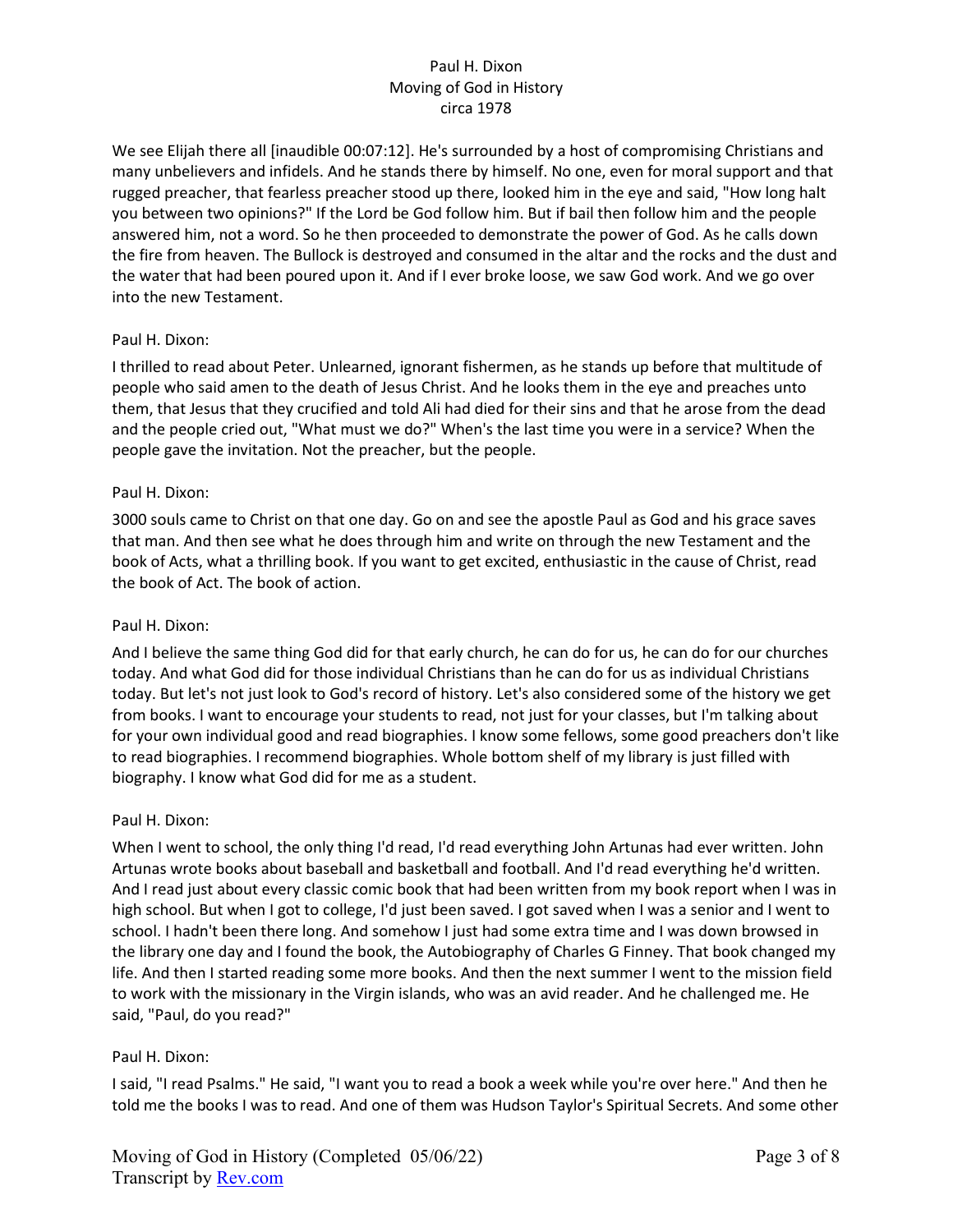real good books. And I read those. And then I came back and I got ahold of a book the roommate gave me, said, "Do you ever read this?" I said, "No." Borden of Yale. Read that book, Borden of Yale. It's about a college student, a rich college student, dedicated to Christ at Yale University, read that book.

# Paul H. Dixon:

But we can read these books and we can read the history of what God has done. Not only in Bible time. I think of what God has done through men like George Whitfield. That man, if he would stand up there and 10,000 people would flock to hear there in the field, the coal miners would come out. They would've the cold dust all over them. And they would peer through all of that dust. They would still have their paraphernalia on.

## Paul H. Dixon:

Benjamin Franklin would be standing in the crowd. George Woodfield would stand up there and preach on you must be born again. No microphone. His voice would carry over the thousands of people. They said they never saw that man preach, but what souls were saved, but what tears were flowing down his cheek. Read what God did through John Wesley.

## Paul H. Dixon:

See how God got hold of that man, who was a preacher. He came to America to be a missionary to America, but he was lost. And he went back to England, a defeated discouraged man. And there on Aldersgate Street in London, England, he went into a little gathering of people and found Christ as a savior. And God used him to bring revival to all of England.

# Paul H. Dixon:

Read how God used Jonathan Edwards, that brilliant man, the president of Princeton University. Now he would stand and read sinners in the hands of an angry God. And there would be such power that the people would grab all of the columns for fear they were falling in the hell.

# Paul H. Dixon:

Read of the ministry of Charles Haddon Spurgeon. Now every Sunday, they would've 5,000 people there Sunday morning and Sunday night. And once a quarter, he would beg the people not to come to church. He'd say, "Please don't come next Sunday because there's so many people trying to get in. We don't have room for them." And those people would stay home. And once a quarter, they'd pack it out with 5,000 brand new people. 35 to 80 were saved, baptized and added to the church every month of this ministry for 37 years.

#### Paul H. Dixon:

We're talking about what God has done and we can go on and on and on. These are the experiences of old. But wait a minute, let's not just look at the experiences of old. Let's also look at the examples of old. These experiences were not given in the Bible just for our instruction or for our education. But rather we're told that what we have in the Bible is given to challenge us, and to motivate, us and to encourage us, and to tell us that what God did then, he can do now. Same God who worked through that Paul can work through you, John. Can work through you, Judy. Same God, same thing God did through a Spurgeon and a Finney and a brainer to whoever it might be. He can do through you and through me.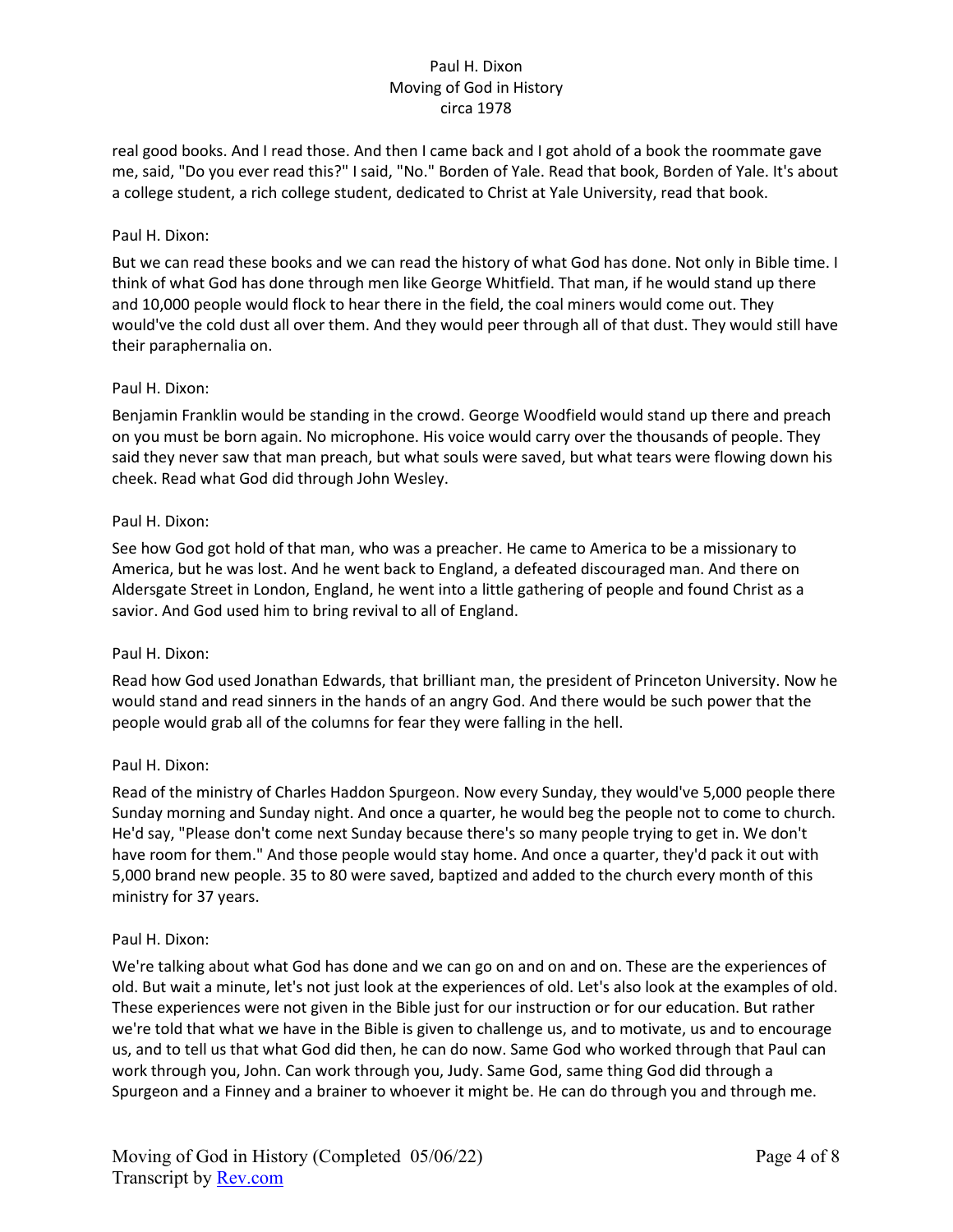#### Paul H. Dixon:

What God did a hundred years ago, he can do it today. Some people like to think that the reason we don't have such an awakening today is because of the wicked days that we're living in and they blame the world. May I say that the world has never been to blame for a lack of revival.

#### Paul H. Dixon:

See, but these were such wicked days. They were wicked days then too. We like to pride ourselves. And living in a day that's so different than any the other day. But sin has always been wicked. Man has always been the prayed. And England was in a greater plight in their day than we are in our day. I assure you of that. And yet God gave an awakening. He can do it now. But if we don't blame the world, then we like to blame God. I have no use. For the modern theology that it's impossible to have revival today. Some say, "Well, due to eschatology, we believe that you can't have revival today." One of my favorite radio preachers has written a little book on why we can't have revival today. And I just thoroughly disagree with him. I appreciate his ministry, but I just don't agree with him.

#### Paul H. Dixon:

Supposedly before the Lord comes and will not be an awakening. But wait a minute, I don't think we're anymore looking for the Lord to come than the apostle Paul was looking for him to come in that day. He had that expectation. He had that hope and yet he was also looking for God to work and for [inaudible 00:15:38] to be revival. And I believe we ought to look to God. We can't blame God. God is a God of greatness and power and might. And our God wants to work in this day, but it comes back to you and to me. God works through believers. It's if my people which are called by my name shall humble themselves, pray, seek my first face, turn from their wick aways, then I'll work Jesus.

#### Paul H. Dixon:

So let's look at their example. Number one, these were men of earnestness. I can't study about men, God used or women God used without seeing dedicated people. Listen to what Paul said. For me to live is Jesus Christ. Can you be any more earnest than that? John the Baptist said "He must increase, but I must decrease." Isaiah said, "Here Am I send me." You.

#### Paul H. Dixon:

Josh was said, "As for me and my house, we will serve the Lord." Job said, "Though, he slay me yet will I trust him." D.L Moody overheard someone say the world is yet to see what God can do with one man holy dedicated to him. And D.L Moody said, "By God grace, I'll be that man." And by the time he was 21 years old in Chicago, Illinois, he had a Sunday school that he started by himself that was running over 2000.

#### Paul H. Dixon:

John Knox said, "Give me Scotland or else I die." One morning his wife was about 1:00 in the morning. She got out of bed and found John Knox sprawled on the floor. It was cold, he was crying, he shook him and said, "John, get off the floor. You're going to catch pneumonia." He said, "Woman, leave me alone. How can I sleep? Literally, tens of thousands of people in Scotland are going to hell."

Paul H. Dixon: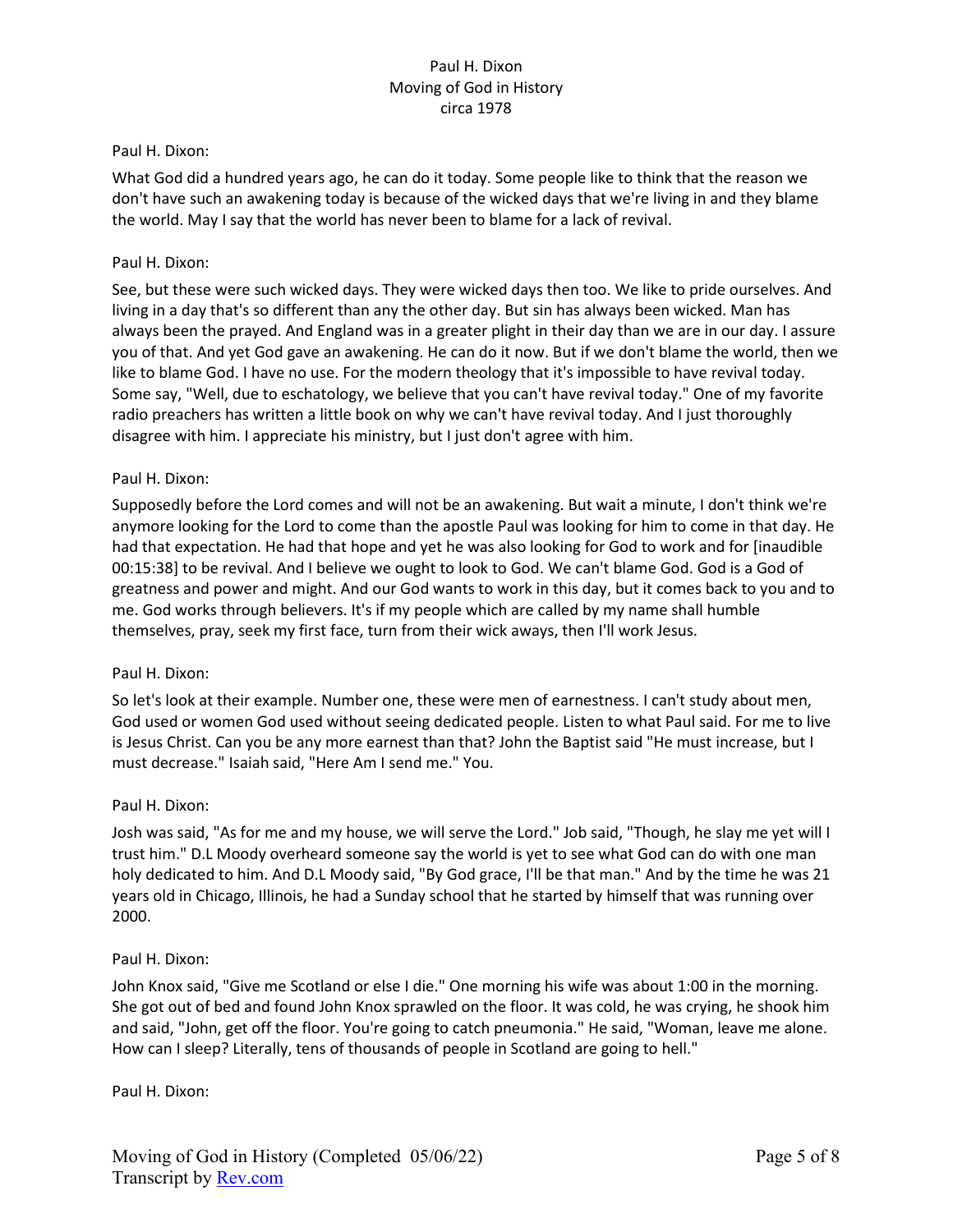Give me Scotland or else I die. I wonder how many of us are that concerned about America today. Scott said, "Had I a hundred lives I would give them to God's work." Had I as many sons I would gladly give them to him.

# Paul H. Dixon:

Robert Murray McChain said, "Oh, God make me as holy as a pardon sinner can be made." Men of earnestness. All right. Let's face it. As students we can be earnest about our studies and I hope you are. Don't come here to study to be a student at this school waste the teacher's time and your time by not getting down to business about the studies.

## Paul H. Dixon:

We can be earnest about the sports and playing basketball, and soccer, and football, or baseball, or cross country, whatever it might be or golf, fine. Nothing wrong with participating in the sports. We can be earnest about our date life, and social life. Work on that. We can be earnest about this business. What we're going to do with our lives. Be thinking about that. But I want to challenge you to be above all earnest for God.

## Paul H. Dixon:

Dedicated to God and getting involved in this business of getting out the God for whether it be in a pulpit ministry, whether it be in the prayer closet, whether it be in a class that you teach. But mostly say, "I have one purpose in living. Wherever God puts me, I want to live for Christ."

# Paul H. Dixon:

Let's get earnest this week. Let's trust God to do something in each of our lives that will make us on an exceedingly higher plane in our Christian experience and closer to him than ever been in our lives. Not only were they men of earnestness, they were also men of faith. I don't believe we can expect much unless we have great faith in the God we have.

# Paul H. Dixon:

You go to Hebrews chapter 11 and again, read of the experiences of old. But the key for every one of these lives was that they believe God. Without faith, it's impossible to please him. He had come at the God must believe that he is, that he's reward of them that diligently seek him. Our God's alive. We need a vision of the same God that Isaiah saw high lifted up on his throne and he was holy. And he was powerful. And when Isaiah caught a vision of that, God, he caught a vision of his own sinful self and he cried out, "Woe is me. I am undone." And then God shouldn't revive and God cleansed him. And then he went forth saying, "Here am I, send me"

#### Paul H. Dixon:

Let's get a vision of our God believing this week to reveal himself to us and reveal our own sinful selves to us, and then reveal a lost and perishing world to us. They not only had faith in God, they had faith and the savior. May I say that I'm sure there'd be some here who need to examine yourself this week if you be in the faith and come to know Christ as your savior. You've had no interest in spiritual things. Some of you were raised in church. Some of you're here because you want to be others because there's a lot of pressure put on you to come here.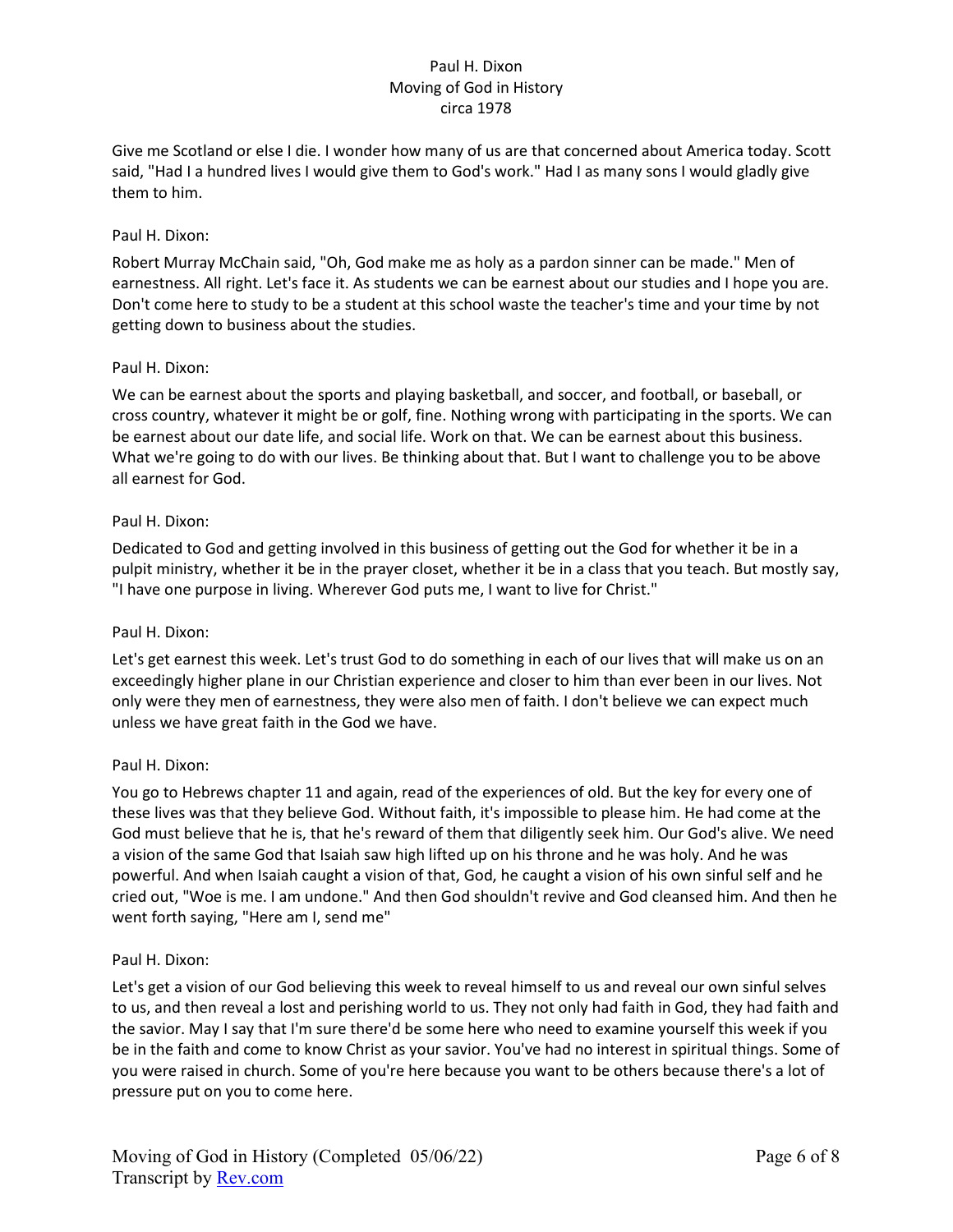#### Paul H. Dixon:

Some of you have never showed any interest in spiritual things. You're not interested right now, back spiritual things completely turn you off. And what you probably need is a good dose of salvation. And I challenge you to examine yourself to see if you'd be in the faith. Faith in Jesus Christ. Every one of these men, they were saved men. Faith in the promises of God that God can still use his word.

## Paul H. Dixon:

Listen, I also thrilled to hear of how many of you are ministering in some of these colleges around here. And you're coming in contact with some of the young people and able to confront them with Christ. This is wonderful. I praise the Lord for it. I had the joy the first hour of this year of leading a skeptic to Christ. Was a young man, 17 years old. He started attending the church where we attend in Chattanooga eight months ago. First time I came home from meetings and met him I found him, a very cordial young man. His father's in the service. He Just retired from the service. He'd traveled around the world. He'd heard everything. He didn't believe in God. And when he started talking about all he knew about physics and all the rest, I didn't know much of what he was talking about. And I could find him with the savior. He was very cordial, but he just didn't believe it. But he kept coming to church, kept coming to church and the word of God kept prodding him and kept speaking to his heart. Sometimes he'd go away mad.

## Paul H. Dixon:

And I preached the watch night service and old Don came up to me. I could tell Sunday, he talked with me and I could just tell that there was a difference in his thinking. He came up after I preached the watch night service and it was about 15 minutes after 12. He started talking about how he was thinking differently. And I said, "Look, Don, you been saved." Said, "You know how to get saved?" He said, "No." But he said, "I didn't want to tell you, but that's why he came over here. I want to know [inaudible 00:23:36] show me." I said, "Sure, Don." I took him back into a room and opened up the Bible, went over step by step. He asked his questions and then he trusted Christ [inaudible 00:23:46] saved, beaming now for Christ. God uses his word to reach these skeptics. Have faith in the power of this woman.

# Paul H. Dixon:

God's word. This is what it's going to take to reach into these college young people's hearts is the word of God. Whether they believe it or not. The word of God, it's still the power of God and the salvation. It's still sharper than any two edge sword.

# Paul H. Dixon:

I also say there were not only men of earnestness, but men of faith. They were men of prayer. This is our closing thought this morning. I'll tell you this because I trust that in these days we will pray perhaps like we've never prayed before.

#### Paul H. Dixon:

Let's pray individually. Let's set aside definite times to pray for moving of God in our own hearts and other hearts. Pray in your rooms. As roommates get together and pray. I was at Grand Rapids this past fall for a meeting. And it was a thrill to see some of the young fellows who admitted by the close of the meeting. "We never prayed together in our room before, but God's done something this week. As we just started praying together." Pray together as roommates, don't be afraid to be spiritual this week. You